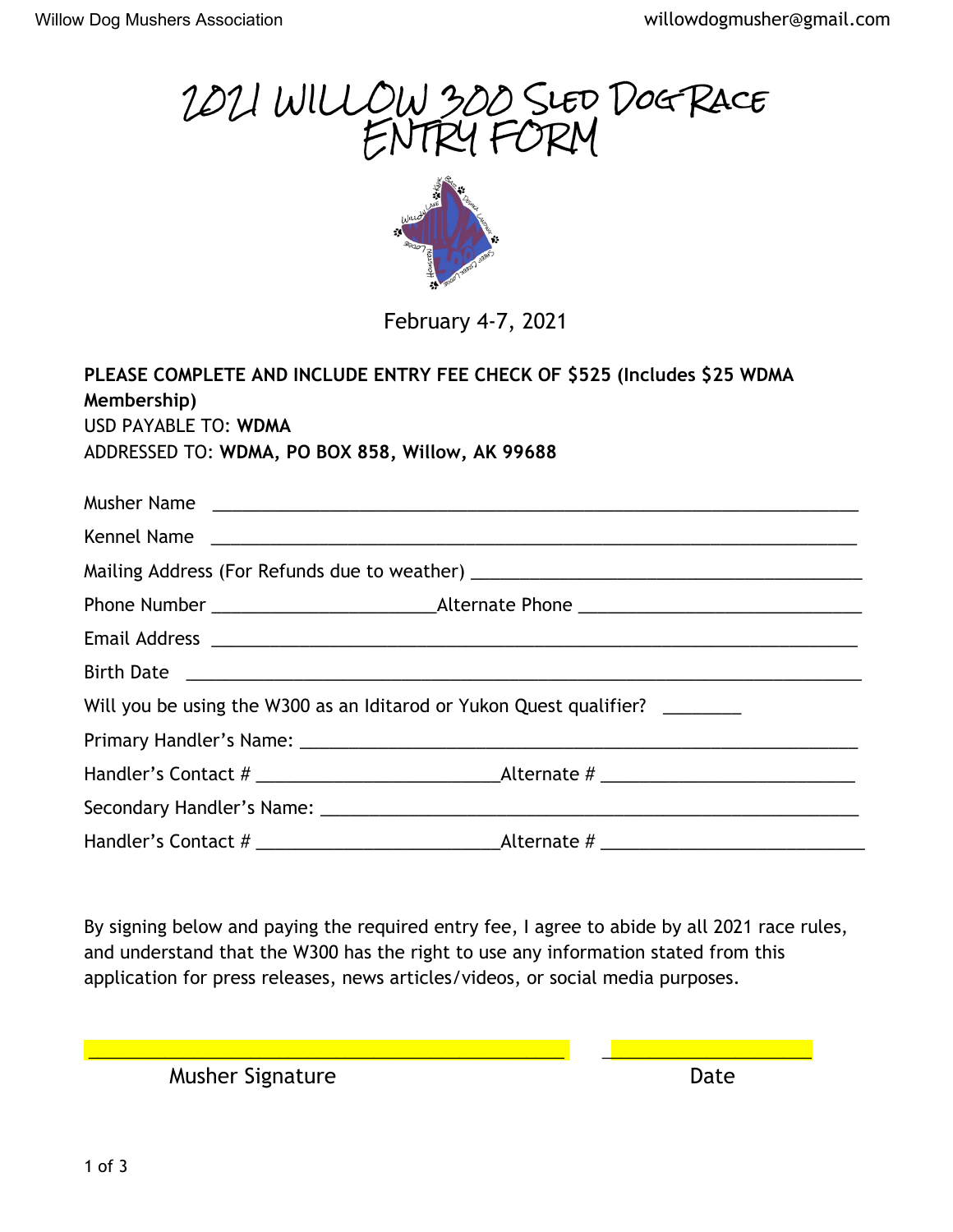2021 WILLOW 300 Sled Dog Race RELEASE AND WAIVER OF LIABILITY

I, **EXECUTE:** THE LIGATE **I**, (print name) understand the risks of wilderness travel by dog team and am fully aware of the dangers that could cause injury/death.

I, as the sled driver, also understand that many mushing accidents/injuries are not foreseeable. By completing this entry form I release from any and all liability (and agree not to sue or bring claims against) the Willow 300, their officers, directors, and agents or representatives, (hereinafter collectively referred to as the Willow 300 race committee) including those arising from the Willow 300 negligence and the Matanuska Borough, State of Alaska, should I, any guest of mine, or any member of my family, including my children, be injured at any location associated with the event. This release includes claims relating to all injury of any sort, including fatal injury and injury that is not foreseeable at this time.

\_\_\_\_\_\_\_\_\_\_\_\_\_\_\_\_\_\_\_\_\_\_\_\_\_\_\_\_\_\_\_\_\_\_\_\_\_\_\_\_\_\_\_\_\_\_\_\_\_\_\_\_\_\_\_\_\_\_\_\_\_\_\_\_\_\_\_\_ \_\_\_\_\_\_\_\_\_\_\_\_\_\_\_\_\_\_\_\_\_\_\_\_\_\_\_\_\_\_\_\_\_\_\_\_\_\_\_\_\_\_\_\_\_\_\_\_\_\_\_\_\_\_\_\_\_\_\_\_\_\_\_\_\_\_\_\_ \_\_\_\_\_\_\_\_\_\_\_\_\_\_\_\_\_\_\_\_\_\_\_\_\_\_\_\_\_\_\_\_\_\_\_\_\_\_\_\_\_\_\_\_\_\_\_\_\_\_\_\_\_\_\_\_\_\_\_\_\_\_\_\_\_\_\_\_ \_\_\_\_\_\_\_\_\_\_\_\_\_\_\_\_\_\_\_\_\_\_\_\_\_\_\_\_\_\_\_\_\_\_\_\_\_\_\_\_\_\_\_\_\_\_\_\_\_\_\_\_\_\_\_\_\_\_\_\_\_\_\_\_\_\_\_\_ \_\_\_\_\_\_\_\_\_\_\_\_\_\_\_\_\_\_\_\_\_\_\_\_\_\_\_\_\_\_\_\_\_\_\_\_\_\_\_\_\_\_\_\_\_\_\_\_\_\_\_\_\_\_\_\_\_\_\_\_\_\_\_\_\_\_\_\_ \_\_\_\_\_\_\_\_\_\_\_\_\_\_\_\_\_\_\_\_\_\_\_\_\_\_\_\_\_\_\_\_\_\_\_\_\_\_\_\_\_\_\_\_\_\_\_\_\_\_\_\_\_\_\_\_\_\_\_\_\_\_\_\_\_\_\_\_ \_\_\_\_\_\_\_\_\_\_\_\_\_\_\_\_\_\_\_\_\_\_\_\_\_\_\_\_\_\_\_\_\_\_\_\_\_\_\_\_\_\_\_\_\_\_\_\_\_\_\_\_\_\_\_\_\_\_\_\_\_\_\_\_\_\_\_\_ \_\_\_\_\_\_\_\_\_\_\_\_\_\_\_\_\_\_\_\_\_\_\_\_\_\_\_\_\_\_\_\_\_\_\_\_\_\_\_\_\_\_\_\_\_\_\_\_\_\_\_\_\_\_\_\_\_\_\_\_\_\_\_\_\_\_\_\_

(MUSHER SIGNATURE) (DATE)

Please include short bio for W300 use (optional):

2 of 3